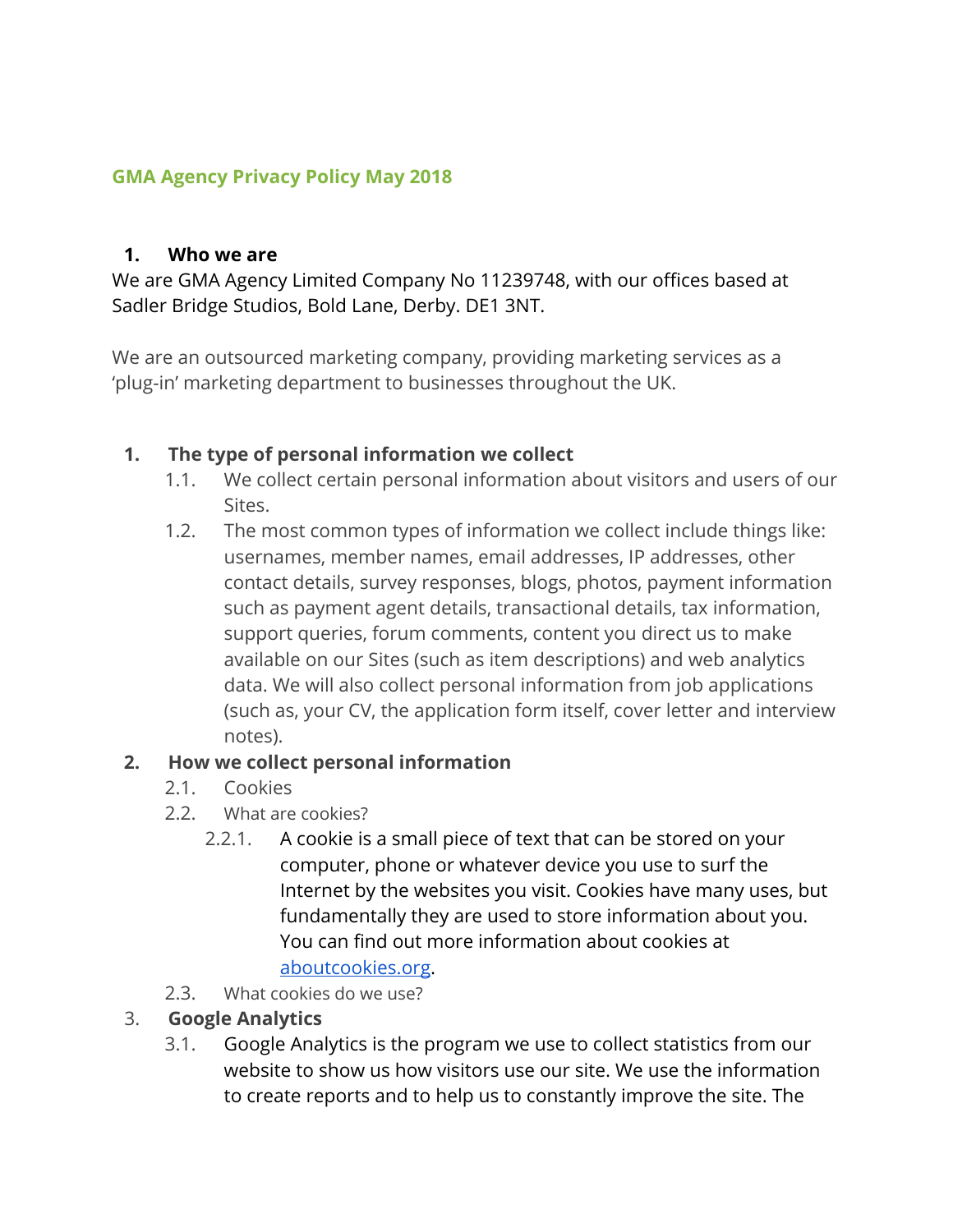cookies collect information in an anonymous form, including the number of visitors to the site, where visitors have come to the site from and the pages they visited.

| Name of cookie | How long does it stay on my machine? |
|----------------|--------------------------------------|
|                |                                      |
| utma           | 2 years                              |
| utmb           | 30 minutes                           |
| utmc           | Until you close your browser         |
| utmz           | 6 months                             |

Further information is available available about [Google Analytics cookies](https://developers.google.com/analytics/resources/concepts/gaConceptsCookies), and Google even offer [an 'opt-out' plugin](https://tools.google.com/dlpage/gaoptout) if you don't want to accept their cookies.

#### **4. Session cookie**

4.1. Our site uses a session cookie which is essential for the site to function properly. By this point, the cookie will already have been set. You may delete and block all cookies from our site, but this may cause it to stop working properly.

| Name of cookie   | How long does it stay on my machine?       |
|------------------|--------------------------------------------|
| <b>PHPSESSID</b> | 20 minutes or until you close your browser |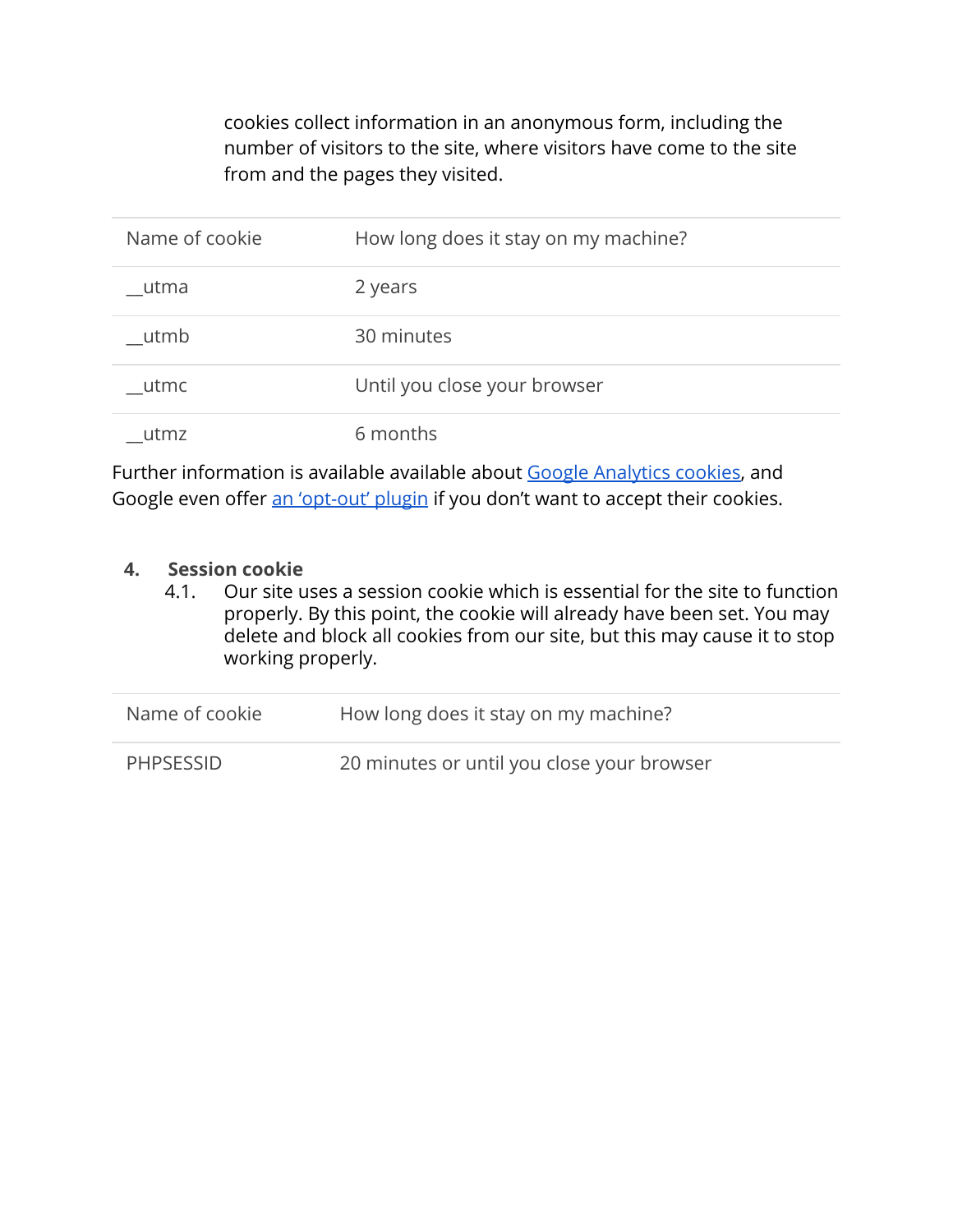#### **5. Social media**

5.1. This website uses social media plugins associated with Twitter and Facebook, both of which use remote cookies to recognise users who have previously logged in from the same computer/device. Cookies of this nature are quite controversial, and you would be well within your rights to refuse their use.

| Name of cookie     | How long does it stay on my machine? |
|--------------------|--------------------------------------|
| datr (Facebook)    | 2 years                              |
| guest_id (Twitter) | 7 days                               |

#### **6. Youtube cookies**

6.1. This website includes several embedded videos from Youtube. This feature uses a set of cookies to collect data on where videos are being viewed from. If you are logged in to a Youtube account, the videos you view will appear in your history. Youtube and its associated cookies are owned by Google.

| Name of cookie     | How long does it stay on my machine? |
|--------------------|--------------------------------------|
| pref               | 2 years                              |
| VISITOR INFO1 LIVE | 7 months                             |
| use hitbox         | Until you close your browser         |

#### **7. How do I control which cookies are allowed?**

- 7.1. You can use your internet browser's options to set the level of cookies your machine will accept. Instructions are provided below – please click the link for the browser you use.
- 1. [Internet Explorer](http://support.microsoft.com/kb/196955)
- 2. [Mozilla Firefox](http://support.mozilla.org/en-US/kb/Cookies)
- 3. [Google Chrome](https://support.google.com/chrome/bin/answer.py?hl=en-GB&answer=95647&p=cpn_cookies)
- 4. [Safari](http://support.apple.com/kb/HT1677)
- 5. [Opera](http://www.opera.com/browser/tutorials/security/privacy/)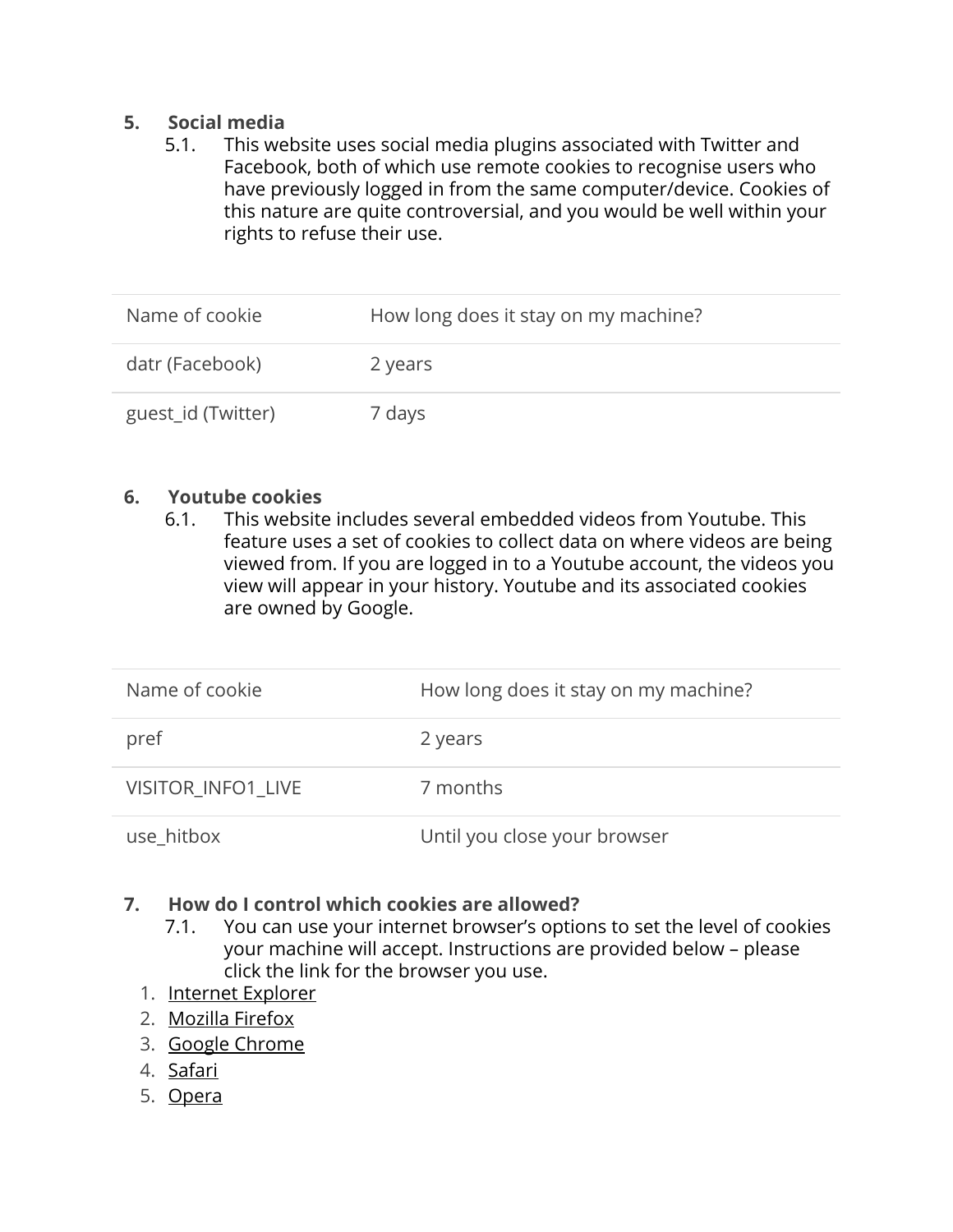## **8. Personal data GMA collect**

- **8.1.** We collect personal information directly when you provide it to us, automatically as you navigate through the sites, or through other people when you use services associated with the sites.
- **8.2.** We collect your personal information when you provide it to us when you complete a contact form on our website, or when you enquire for our services by phone or email.

## **9. Personal information we collect about you from others**

- **9.1.** Although we generally collect personal information directly from you, on occasion, we also collect certain categories of personal information about you from other sources. In particular:
- 9.2. Financial and/or transaction details from payment providers.
- 9.3. Third-party service providers (like Google, Facebook) who are located in the US or UK, which may provide information about you when you link, connect or follow

## **10. How we use personal information**

- **10.1.** We will use your personal information:
- **10.2.** To fulfil a contract, or take steps linked to a contract: in particular, in facilitating and processing transactions that take place on the sites, like where you purchase an item from our marketplace.
- **10.3.** Where this is necessary for purposes which are in our, or third parties, legitimate interests. These interests include:

## **10.3.1.** Operating the sites

- **10.3.1.1.** Providing you with services described on the sites
- **10.3.1.2.** Responding to support tickets, and helping facilitate the resolution of any disputes;
- **10.3.1.3.** Updating you with operational news and information about our sites and services e.g. to notify you about changes to our sites, website disruptions or security updates;
- **10.3.1.4.** Monitoring activity on the sites, e.g. to identify potential fraudulent activity and to ensure compliance with the user terms that apply to the sites;
- **10.3.1.5.** Managing our relationship with you, e.g. by responding to your comments or queries submitted to us on the sites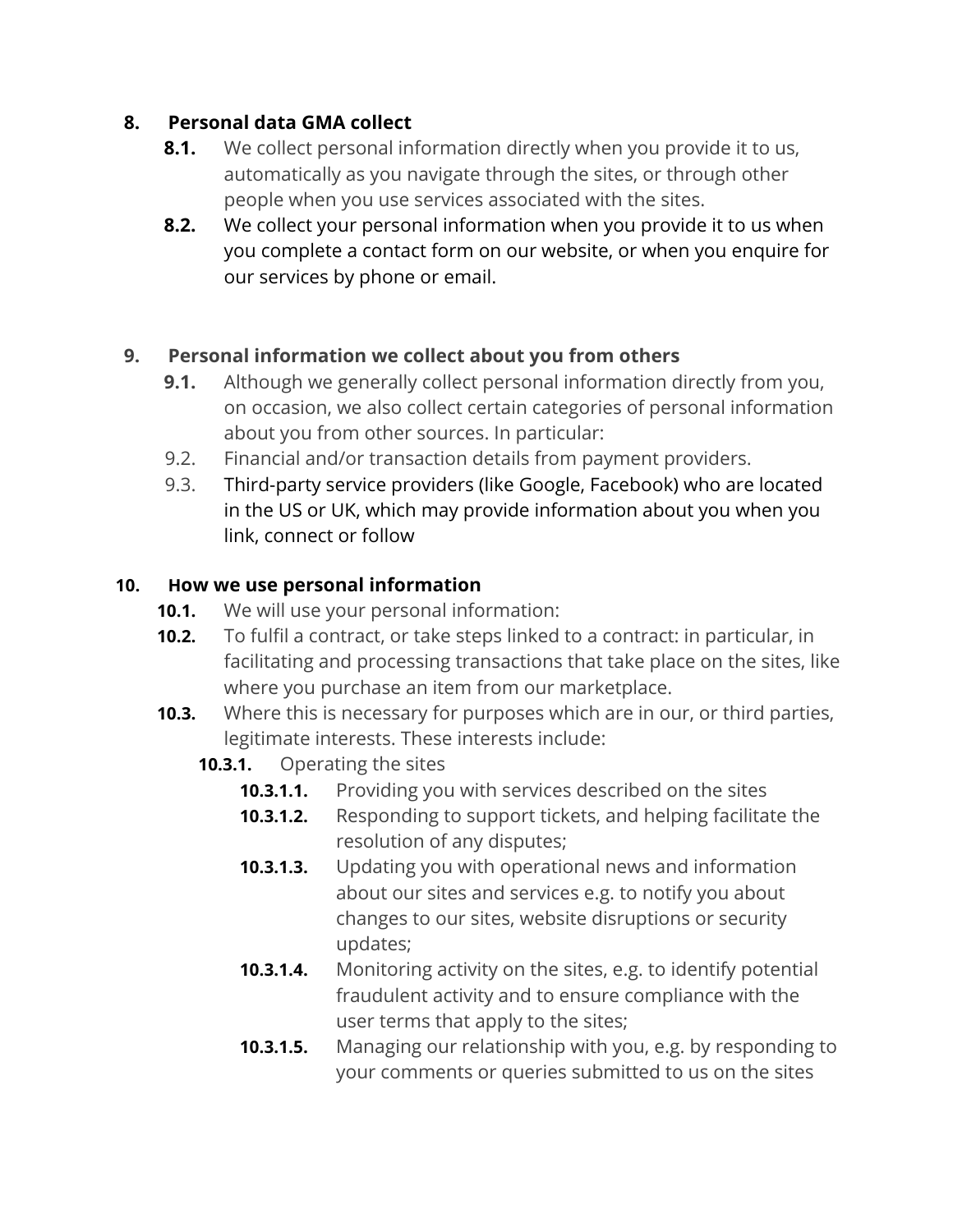- **10.3.1.6.** Managing our legal and operational affairs (including, managing risks relating to content and fraud matters)
- **10.3.2.** Where you give us consent:
	- **10.3.2.1.** Providing you with marketing information about products and services which we feel may interest you
	- **10.3.2.2.** Customising our services and websites, like advertising that appear on the site – where this involves the use of cookies or similar technologies – in order to provide a more personalised experience.
- **10.3.3.** For purposes which are required by law.
- **10.3.4.** For the purpose of responding to requests by government, a court of law, or law enforcement authorities conducting an investigation.

# **11. When we disclose your personal information**

- **11.1.** We will disclose personal information to the following recipients:
	- **11.1.1.** Subcontractors and service providers who assist us in connection with the ways we use personal information (as set out above), in particular: website hosting providers which are located in the UK
	- **11.1.2.** Regulators and government authorities in connection with our compliance procedures and obligations
	- **11.1.3.** A purchaser or prospective purchaser of all or part of our assets or our business, and their professional advisers, in connection with the purchase;
	- **11.1.4.** A third party to respond to requests relating to a criminal investigation or alleged or suspected illegal activity;
	- **11.1.5.** A third party, in order to enforce or defend our rights, or to address financial or reputational risks;
	- **11.1.6.** A rights holder in relation to an allegation of intellectual property infringement or any other infringement; and
	- **11.1.7.** Other recipients where we are authorised or required by law to do so.

# **12. Where we transfer and/or store your personal information**

**12.1.** We are based in United Kingdom (UK) so your data will be processed in the UK. In order to protect your information, we take care where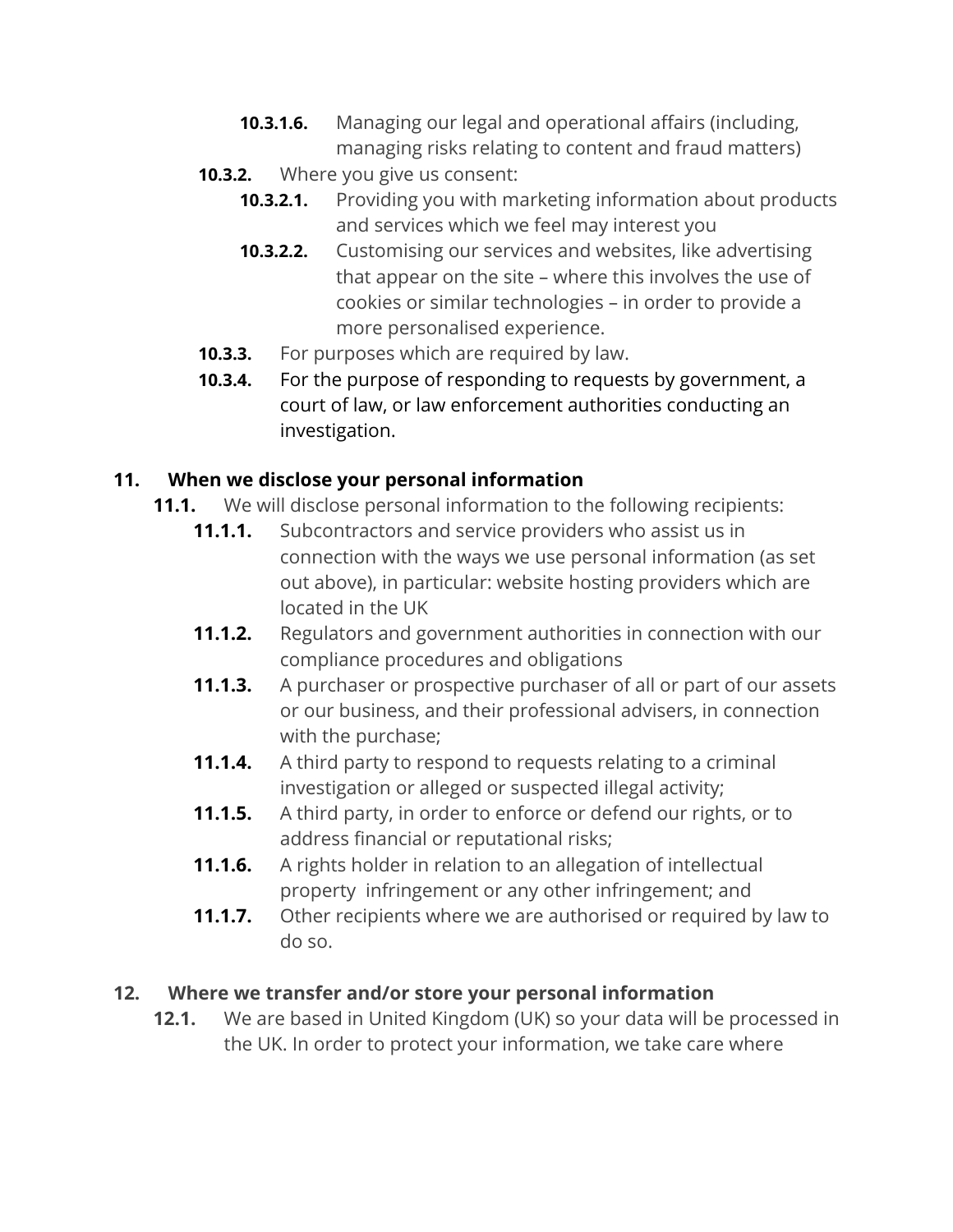possible to work with subcontractors and service providers who we believe maintain an acceptable standard of data security compliance.

## **13. How we keep your personal information secure**

- **13.1.** We store personal information on secure servers that are managed by us and our service providers, who are CWCS for website hosting, Google for data storage, Easy Contact Now for telemarketing purposes, Mailchimp, Active Campaign and Freshmail for email marketing, Kashflow for our accounting package and Dashlane for our password files. Personal information that we store or transmit is protected by security and access controls. For details of our partners privacy policies, please click the links below.
	- **13.1.1.** Google [https://services.google.com/fh/files/misc/google\\_cloud\\_and\\_the\\_gdpr\\_](https://services.google.com/fh/files/misc/google_cloud_and_the_gdpr_english.pdf) [english.pdf](https://services.google.com/fh/files/misc/google_cloud_and_the_gdpr_english.pdf)
	- **13.1.2.** CWCS <https://www.cwcs.co.uk/gdpr>
	- **13.1.3.** CWCS PRIVACY POLICY <https://freshmail.com/privacy-policy-2/>
	- 13.1.4. Easy contact now <https://www.easycontactnow.com/privacypolicy>
	- **13.1.5.** Mailchimp[https://mailchimp.com/legal/privacy/?\\_ga=2.142404852.736550346.15](https://mailchimp.com/legal/privacy/?_ga=2.142404852.736550346.1526382171-1253620698.1512044492&_gac=1.216328738.1526385997.EAIaIQobChMIzqiB7daH2wIVU5kbCh0b0glIEAAYASAAEgJhofD_BwE) [26382171-1253620698.1512044492&\\_gac=1.216328738.1526385997.E](https://mailchimp.com/legal/privacy/?_ga=2.142404852.736550346.1526382171-1253620698.1512044492&_gac=1.216328738.1526385997.EAIaIQobChMIzqiB7daH2wIVU5kbCh0b0glIEAAYASAAEgJhofD_BwE) [AIaIQobChMIzqiB7daH2wIVU5kbCh0b0glIEAAYASAAEgJhofD\\_BwE](https://mailchimp.com/legal/privacy/?_ga=2.142404852.736550346.1526382171-1253620698.1512044492&_gac=1.216328738.1526385997.EAIaIQobChMIzqiB7daH2wIVU5kbCh0b0glIEAAYASAAEgJhofD_BwE)
	- **13.1.6.** Active Campaign <https://www.activecampaign.com/gdpr-updates/>
	- **13.1.7.** Fresh Mail <https://freshmail.com/gdpr/>
	- **13.1.8.** FRESHMAIL PRIVACY POLICY <https://freshmail.com/privacy-policy-2/>
	- **13.1.9.** Kashflow <https://www.kashflow.com/privacy-policy/>
	- **13.1.10.** Linkedin [https://www.linkedin.com/help/linkedin/answer/87080/linkedin-mark](https://www.linkedin.com/help/linkedin/answer/87080/linkedin-marketing-solutions-and-the-general-data-protection-regulation-gdpr-?lang=en) [eting-solutions-and-the-general-data-protection-regulation-gdpr-?lang](https://www.linkedin.com/help/linkedin/answer/87080/linkedin-marketing-solutions-and-the-general-data-protection-regulation-gdpr-?lang=en)  $=en$
	- **13.1.11.** Facebook <https://www.facebook.com/business/gdpr>
	- **13.1.12.** FACEBOOK PRIVACY POLICY <https://www.facebook.com/privacy/explanation>
	- **13.1.13.** Twitter <https://gdprprivacypolicy.org/privacy-policy/>
	- **13.1.14.** You Tube [https://www.youtube.com/intl/en-GB/yt/about/policies/#community-g](https://www.youtube.com/intl/en-GB/yt/about/policies/#community-guidelines) [uidelines](https://www.youtube.com/intl/en-GB/yt/about/policies/#community-guidelines)
	- **13.1.15.** Pinterest <https://policy.pinterest.com/en-gb/privacy-policy>
	- **13.1.16.** Instagram <https://help.instagram.com/155833707900388>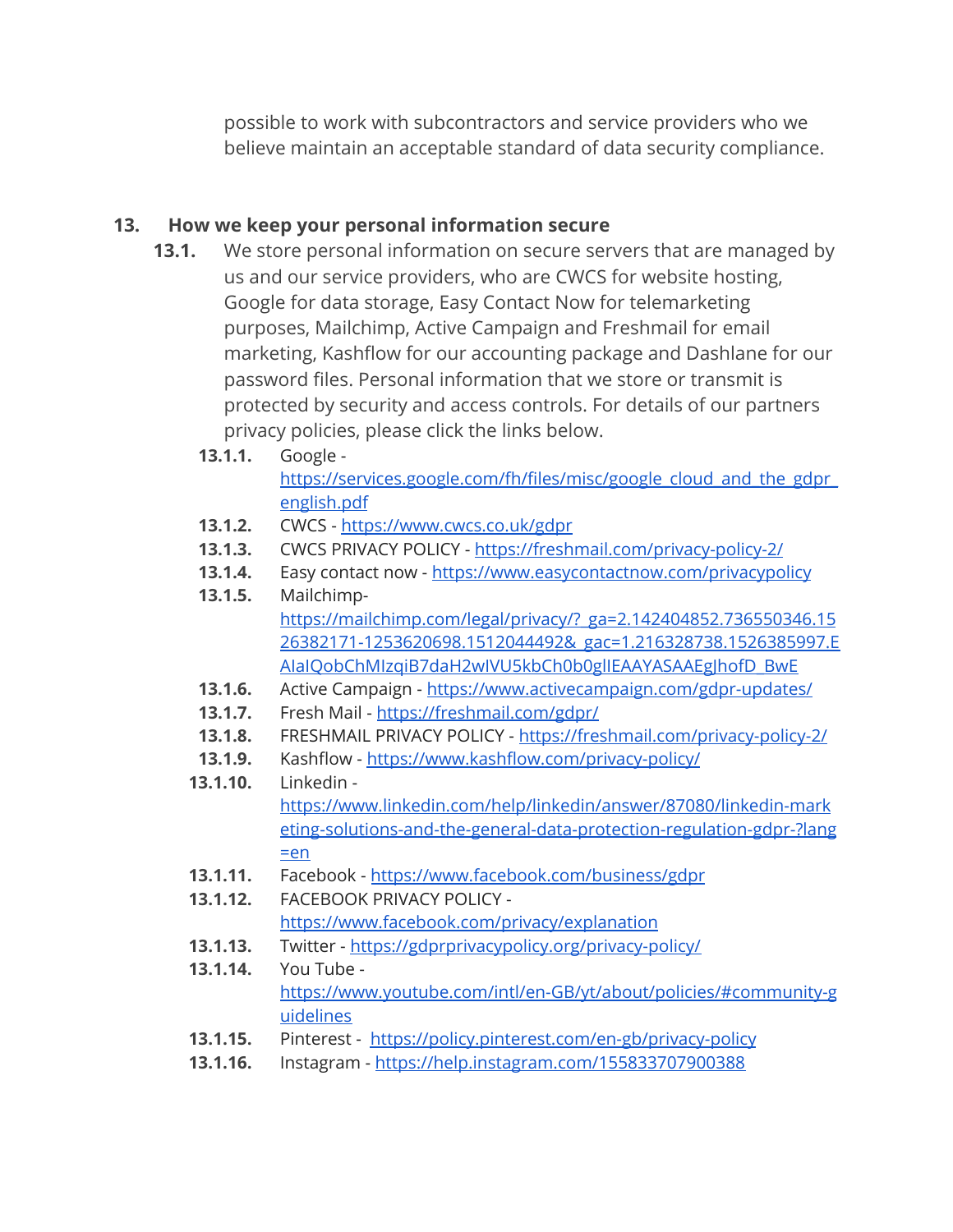- **13.1.17.** INSTAGRAM NEW DATA POLICY [https://help.instagram.com/519522125107875?helpref=page\\_content](https://help.instagram.com/519522125107875?helpref=page_content)
- **13.1.18.** Manage Flitter <https://manageflitter.com/privacy>
- **13.1.19.** Social OOmph <https://www.socialoomph.com/privacy>
- **13.1.20.** Hootsuite <https://hootsuite.com/en-gb/legal/general-data-protection-regulation>

# **14. How you can access your personal information**

**14.1.** You have the right to make a request to access any personal information we hold about you and to request corrections of any errors in that data. To make an access or correction request, contact our offices using the contact details at the beginning of this policy.

# **15. GMA use and marketing choices regarding your personal information**

- **15.1.** Where we have legitimate interest or consent to do so (e.g. if you have subscribed to one of our e-mail lists or have indicated that you are interested in receiving offers or information from us), we send you marketing communications by email about services that we feel may be of interest to you. You can 'opt-out' of such communications if you would prefer not to receive them in the future by using the "unsubscribe" facility provided in the communication itself.
- **15.2.** Definition of legitimate interest
	- **15.2.1.** It is proportionate
	- **15.2.2.** It has minimal impact on your privacy impact
	- **15.2.3.** Recipients would not be surprised to receive contact
	- **15.2.4.** Recipients would not be likely to object to our contact
- **15.3.** You also have choices about cookies, as described below. By modifying your browser preferences, you have the choice to accept all cookies, to be notified when a cookie is set, or to reject all cookies. If you choose to reject cookies some parts of our sites may not work properly in your case.
- 15.4. GMA operates under TPS and CTPS data policies, and therefore any data we use are cleared under this legislation.

# **16. Information you make public or give to others**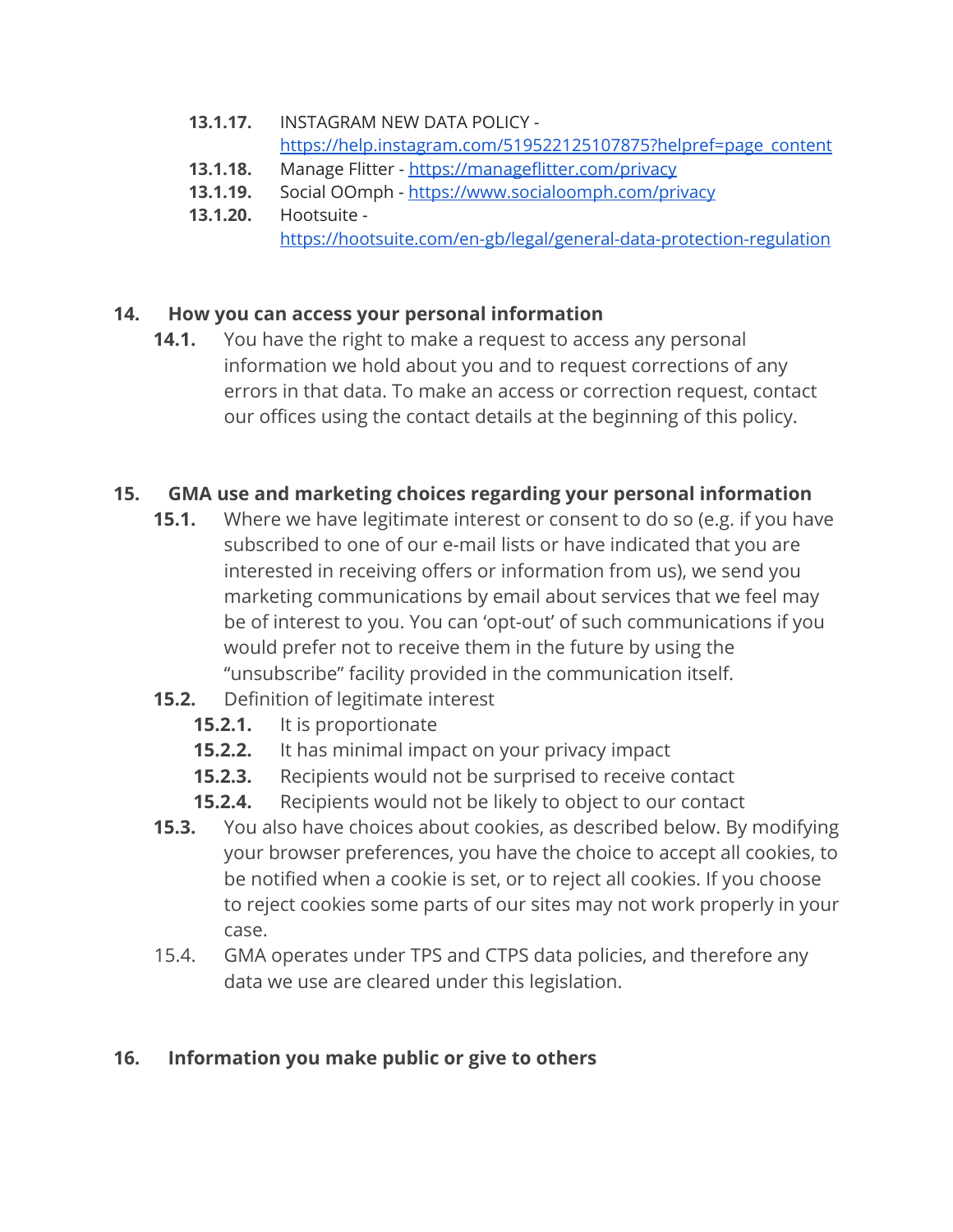- **16.1.** If you make your personal information available to other people, we can't control or accept responsibility for the way they will use or manage that data. There are lots of ways that you can find yourself providing information to other people, like when you post a public message on a forum thread, share information via social media, or make contact with another user (such as a third party Author) whether via our sites or directly via email. Before making your information publicly available or giving your information to anyone else, think carefully.
- **16.2.** If giving information to another user via our sites, ask them how they will handle your information. If you're sharing information via another website, check the privacy policy for that site to understand its information management practices as this privacy policy will not apply.

## **17. How long we keep your personal information**

- **17.1.** We retain your personal information for as long as is necessary to provide information and/or services to you and to comply with our legal obligations. If you no longer want us to use your personal information or to provide you with the services, you can request that we erase your personal information and close your GMA account.
- **17.2.** Please note that if you request the erasure of your personal information we will retain information from deleted accounts as necessary for our legitimate business interests, to comply with the law, prevent fraud, collect fees, resolve disputes, troubleshoot problems, assist with investigations, enforce the terms of service and take other actions permitted by law. The information we retain will be handled in accordance with this Privacy Policy.

### **18. How we handle your client personal information**

**18.1.** The personal data that you provide to us must be GDPR compliant. As a data handler we will ensure all Personally Identifiable Data (PID) you provide is held securely and the transfer of PID between GMA and client is also secure. However as the data owner it is your responsibility to ensure all data provided to GMA meets GDPR. GMA will make contact with all client prospects in good faith that GDPR has been met and will not be held responsible for using poorly curated data.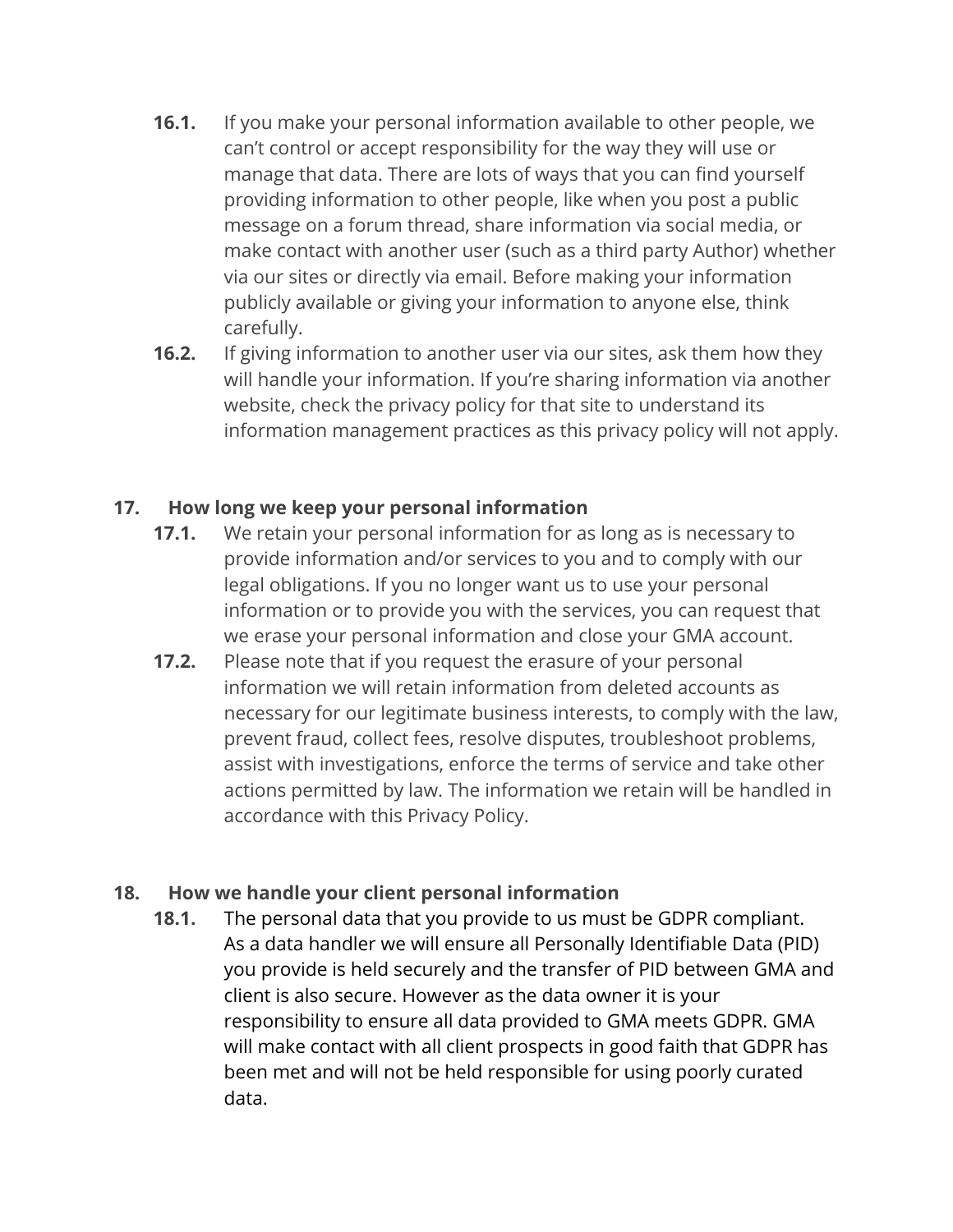For information regarding your own GDPR, please refer to [https://ico.org.uk,](https://ico.org.uk/) where there is a checklist of compliance actions.

- 18.2. Legitimate interest and opt-in
	- 18.2.1. "It is likely to be most appropriate where you use people's data in ways they would reasonably expect and which have minimal privacy impact, or where there is a compelling justification for the processing". Extract from the ICO GDPR Guide
	- 18.2.2. For more information regarding 'Legitimate Interest' please refer to [https://ico.org.uk](https://ico.org.uk/)
- 18.3. Once we hold your GDPR compliant data for your marketing purposes, we use the platforms outlined in section 13.1 for data storage and distribution.
- 18.4. Our marketing communications carry opt-out solutions from any of your opt-in client data.
- 18.5. Our software systems allow automated removal once the individual opts-out of any previously opted-in data record, if the individual decides that they no longer be part of your marketing communications.
- 18.6. GMA operates under TPS and CTPS data policies, and therefore any data that you supply to us must be previously screened against these regulations before sending to GMA.

# **19. When we need to update this policy**

- **19.1.** We will need to change this policy from time to time in order to make sure it stays up to date with the latest legal requirements and any changes to our privacy management practices.
- **19.2.** When we do change the policy, we'll make sure to notify you about such changes, where required. A copy of the latest version of this policy will always be available on this page.

## **20. How you can contact us**

**20.1.** If you have any questions about our privacy practices or the way in which we have been managing your personal information, please contact our offices in writing at GMA, Sadler Bridge Studios, Bold Lane, Derby, DE1 3NT or web@gma.agency.